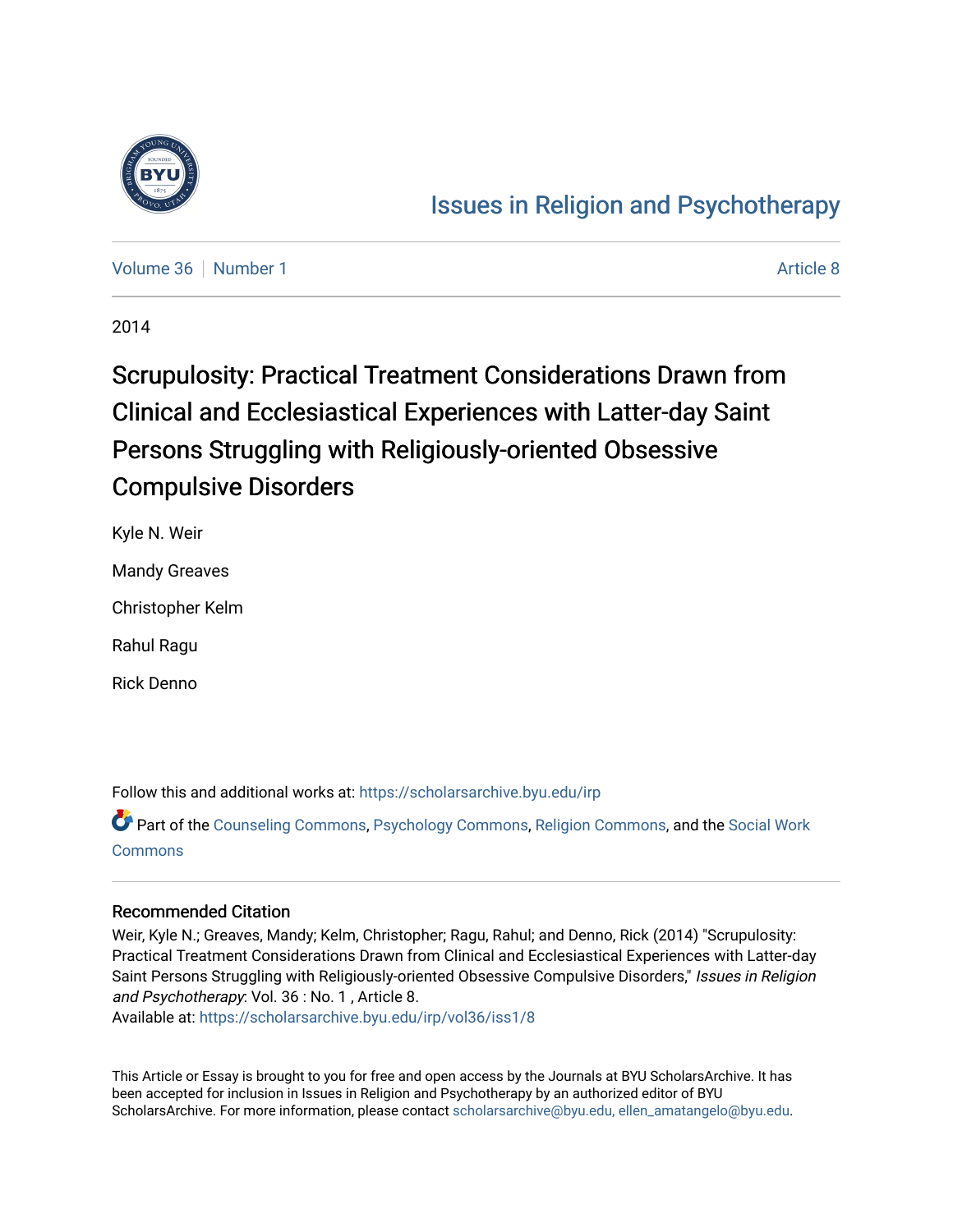# Scrupulosity: Practical Treatment Considerations Drawn from Clinical and Ecclesiastical Experiences with Latter-day Saint Persons Struggling with Religiously-oriented Obsessive Compulsive Disorder

**Kyle N. Weir, Ph.D., LMFT Mandy Greaves, M.S. Christopher Kelm, M.S. Rahul Ragu, B.S.** California State University

# **Rick Denno, M.S.**

Uniformed Services University of Health Sciences

*Scrupulosity, a religiously-oriented form of obsessive-compulsive disorder (OCD), is both a clinical matter for treatment and can be an ecclesiastical concern for members, therapists, and priesthood leaders of the Church of Jesus Christ of Later-day Saints. Just as some people of all faiths suffer from scrupulosity, Latter-day Saints (LDS) persons are not immune. This article addresses the issues pertaining to scrupulosity and provides practical treatment considerations for working with LDS persons struggling with scrupulosity from both a clinical and ecclesiastical perspective. A treatment approach, including consultation with priesthood leaders, is outlined. Keywords: Scrupulosity, Obsessive-Compulsive Disorder, Religion, Latter-day Saint, Clinical Treatment*

Scrupulosity is emerging as a recognized subtype of Ob-<br>Sessive-Compulsive Disorder (OCD) pertaining to religious-oriented obsessions and compulsions (Abramowitz et al., 2002; Nelson et al., 2006; and Olatunji et al., 2007). Essentially, scrupulosity is a form of obsessive-compulsive disorder, which manifests as religious symptoms. Both scrupulosity and obsessive-compulsive disorder have two features that must be present in order to make an accurate diagnosis; (1) intrusive thoughts (obsessions) and (2) actions to neutralize the intrusive thoughts (compulsions). While many individuals suffering with OCD may experience a wide range of symptoms or issues, such as contamination obsessions, pathologic doubt, need for symmetry, sexual obsessions, and compulsive hand-washing/cleaning among others (see Ciarrochi, 1995 for a complete review of symptoms), people who struggle with scrupulosity primarily manifest their symptoms through religious-based issues

*Affiliations: Dr. Kyle N. Weir is an Associate Professor of Marriage & Family Therapy in the Counselor Education program at California State University – Fresno. Mandy Greaves is an adjunct faculty member in the Women's Studies program at California State University – Fresno and a graduate of the Counselor Education program, Marriage and Family Therapy option at Fresno State. Rick Denno is a medical student at the Uniformed Services University of the Health Sciences in Bethesda, Maryland and a graduate of the Counselor Education program, Marriage and Family Therapy option at Fresno State. Christopher Kelm is with the Lyles Center for Innovation and Entrepreneurship at California State University – Fresno and a graduate of the Counselor Education program, Marriage and Family Therapy option at Fresno State. Rahul Ragu is currently a graduate student in the Counselor Education program, Marriage and Family Therapy option at Fresno State. Please address all inquiries to the lead author at: Kayle Weir, PhD, LMFT, California State University-Fresno, Dept. CER, 5005 N. Maple Ave. MS ED3, Fresno, CA 93740-8025, Kyle\_Weir@csufresno.edu.*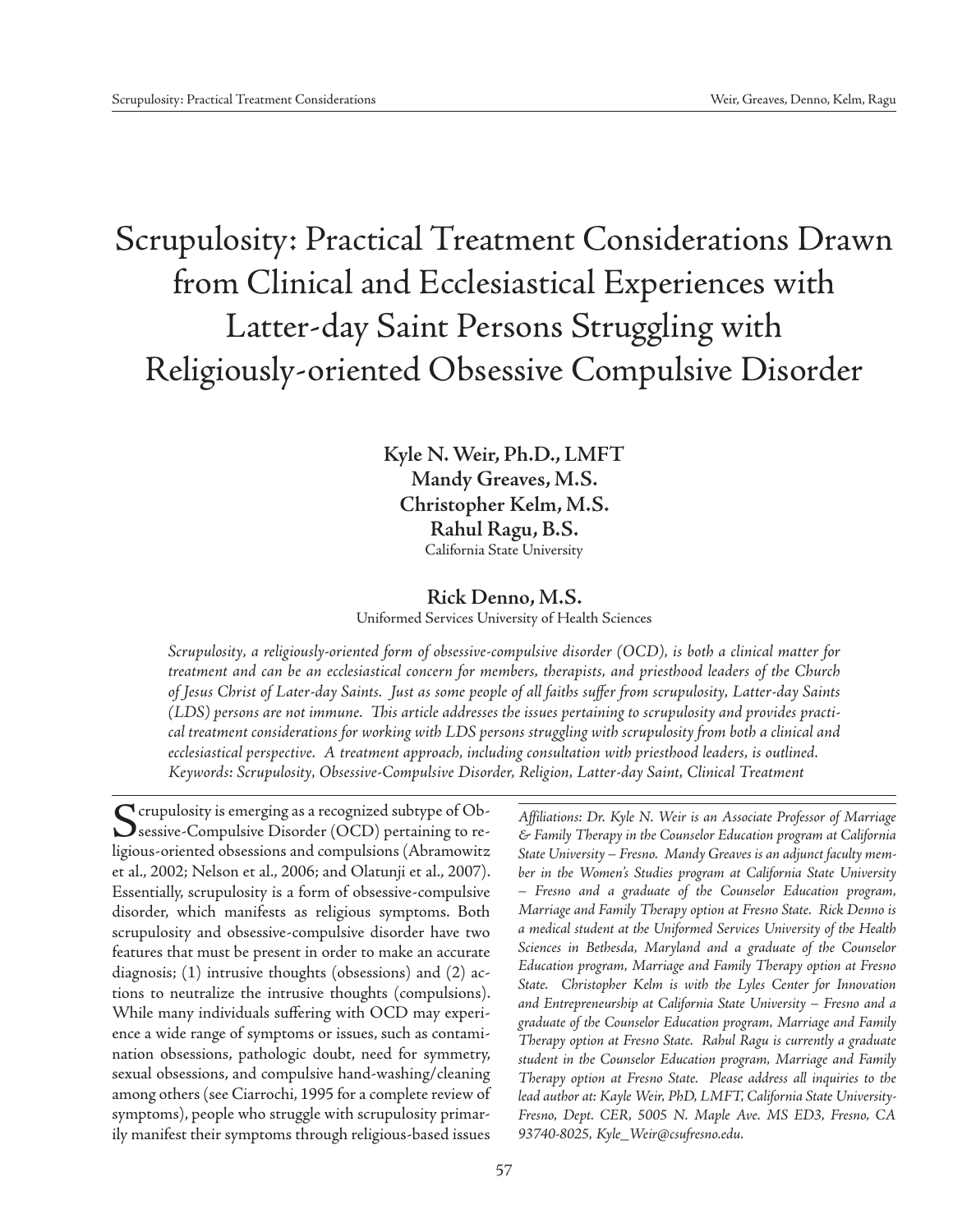(though they may exhibit other OCD symptoms, as well). Often scrupulosity is described as "the doubting disease" or "seeing sin where there is none" (Ciarrochi, 1995; Nelson et al. 2006). The symptoms of this disorder are invasive and distressing in the individual's daily functioning and can impair occupational, social, and family relationships.

Often a person exhibiting scrupulosity will first seek help from a religious official believing that the symptoms are a religious-based issue, as opposed to a mental health issue. This is the first obstacle that clinicians face in the treatment of this disorder. Furthermore, religious officials may make the mistake of inadvertently reinforcing the distress and anxiety associated with scrupulosity by viewing the concerns solely through a religious perspective. In addition to this obstacle, people living with scrupulosity are often suspicious of mental health professionals, believing that the clinician is ignorant of their religious beliefs or will attempt to convert them to anti-religious practices. For this reason, appropriate co-consultation between the individual's religious leader and the treating clinician is advisable. This study presents practical treatment considerations to assist therapists, counselors, and other clinicians treating LDS persons who are struggling with scrupulosity based on the research and our clinical experience working with this population.

#### **Literature**

#### *Definitions and Symptoms*

Scrupulosity has two essential features of diagnostic criteria; "(1) recurrent intrusive thoughts, urges, doubts, or images that, although perceived as senseless, evoke anxiety (obsessions); and (2) repeated urges to perform excessive overt or covert rituals to neutralize the anxiety" (Abramowitz, Deacon, Woods, & Tolin, 2004, p. 70). The religious manifestation of the obsessions and compulsions distinctly identifies scrupulosity from obsessive-compulsive disorder. The obsessions (thoughts), for scrupulosity take form as "persistent doubts and fears about sin, blasphemy, and punishment from God" (Hepworth, Simonds, & Marsh, 2010, p.1). The compulsions (actions), take the form as "excessive religious behavior such as repeated praying and seeking reassurance about religious beliefs" (Hepworth et al., 2010, p.1). In order to meet the criteria for scrupulosity, Ciarrocchi (1995) argues that the individual must experience fear from the obsession and simultaneously attempt to prevent the compulsion.

Ciarrocchi (1995) describes the symptoms of scrupulosity as "seeing sin where there is none," (p. 5). Prominent symptoms of scrupulosity include excessive and inappropriate guilt, worry, and doubt. Although these symptoms are perceived to be related to the individual's religious beliefs, these persons often find no solace in seeking reassurance or guidance from religious officials. This inability to be reassured results in significant impairment in the individual's daily functioning (Hepworth et al., 2010). As stated in Steketee, Quay and White (1991), Rosen suggests that the excessive guilt experienced by the scrupulous person is what perpetuates the compulsive behaviors and fearful obsessions.

Ciarrocchi (1995) illustrates in his book, *The Doubting Disease: Help for Scrupulosity and Religious Compulsions,* how symptoms of scrupulosity are exhibited and perpetuated by fears and anxiety. Ciarrocchi (1995) offers a case example of a symptom theme of causing harm or injury to other people, which is considered a sin. In this example, the obsession is a "nurse [who] worries he will miscalculate medications and injure [the] patient" (Ciarrocchi, 1995, p. 46). The compulsion is the nurse will "check [the] dosage frequently. [Who] eventually gives up nursing" (Ciarrocchi, 1995, p. 46). He continues by explaining that this may be why patients are resistant to sharing these feelings and urges (Ciarrocchi, 1995).

Earliest known cases of scrupulosity are found in early prominent religious reform leaders and founders of religious societies. These cases include Martin Luther, English Puritan writer John Bunyan and Spanish founder of the Jesuits, Ignatius Loyola. Luther's symptoms became evident when he celebrated his first mass in 1517. He feared that an act of omission during the mass would be a sin, even if this was an accidental omission (Cefalu, 2010). Based on early cases, Freud theorized that religion was an "obsessional ritual" and further recognized a similarity between religious rituals and defense mechanisms" (Zoher, Goldman, Calamary, & Mashiah, 2005, p. 858; Ciarrocchi, 1995). Theorists today on the other hand, agree that scrupulosity is a psychological disorder as opposed to Freud's theory of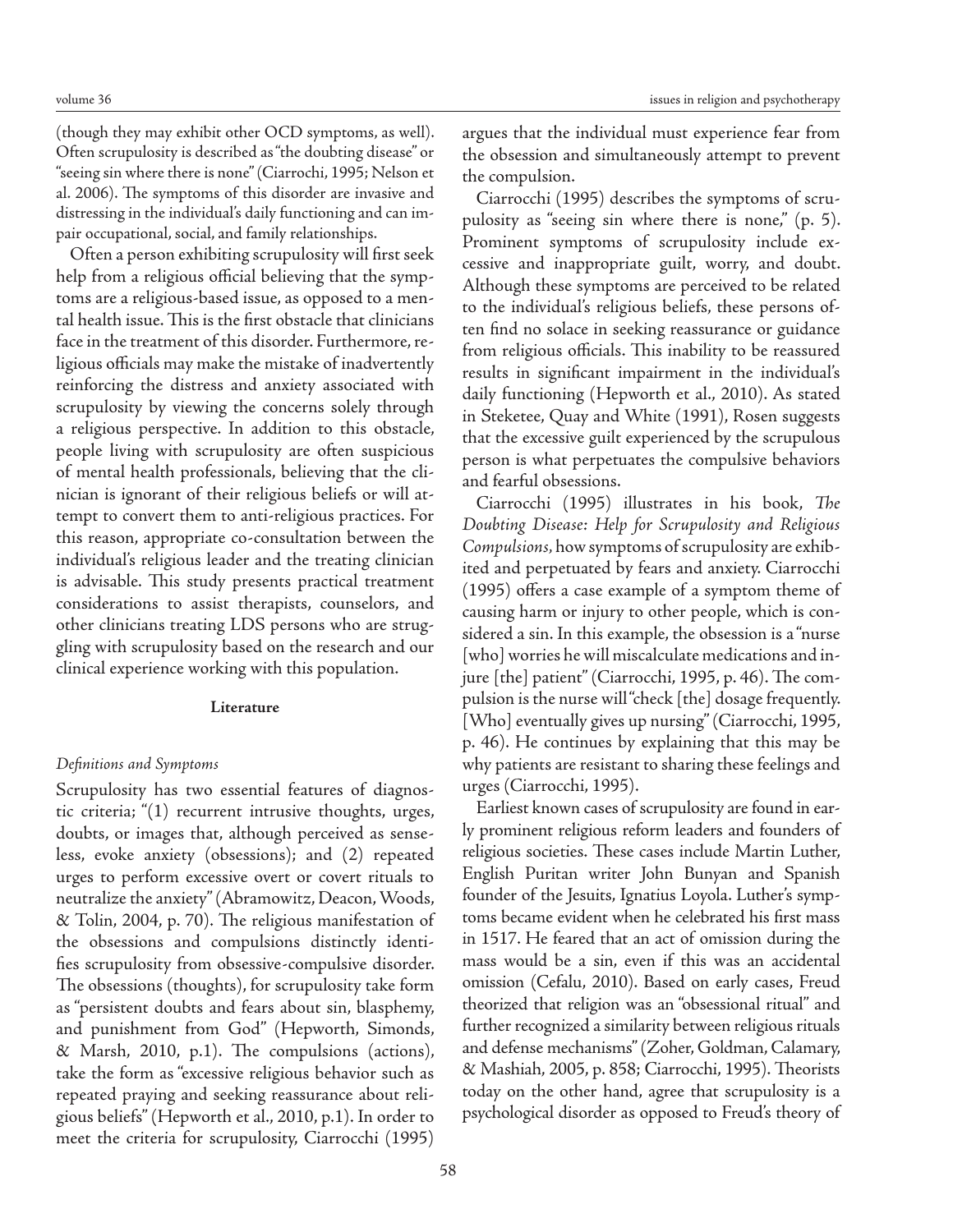using religion to escape "unconscious impulses" (Zoher et al., 2005, p. 858).

# *Distinguishing Between Normal Religious Behavior and Pathological Behavior*

A challenge for most clinicians working with scrupulosity is distinguishing the line between "normal" religious behavior and pathological neurosis. The term "normal" is based on the particular religion in which an individual practices, due to the varying amount of beliefs and rituals between religions, denominations, and sects. Some signs distinguishing pathological symptoms from normal behavior include: 1. If the behavior exhibited by the individual exceeds what is required set by religious doctrine, 2. If the behavior is focused on insignificant religious rituals, thus ignoring other important aspects of their religious beliefs, and 3. If the symptoms resemble signs of OCD, for example, compulsions for checking or cleansing (Ciarrocchi, 1995).

Ciarrocchi (1995) argues that symptoms are frequent, intense and last much longer than religious rituals ought to. Similar to OCD features, the scrupulous person imagines a more horrible outcome then it is in reality and resists the obsessions by attempting to neutralize them. The primary distinction between OCD and scruples, is the religious nature of the symptoms and its effects on the cognitive process. The efficacy for treatment of scrupulosity also appears more controversial then treatment for OCD. While OCD treatment methods include behavioral therapy, behavioral therapy alone (without attention to spiritual aspects of belief and behavior) may not be effective treatment for scrupulosity (Ciarrocci, 1995).

#### *Causes of Scrupulosity*

The cause of scrupulosity is one of the most controversial topics associated with this disorder. Researchers have examined whether the degree to which the individual believes in a religion is the cause of religious obsessions, or if it is caused by cultural influences. Tek and Ulug (2001) argue scrupulosity is not associated with religiosity, but is simply the manifestation of symptoms. In their study conducted in 2001, Tek and Ulug found no association between the religious practices of the person and the obsessive-compulsive symptoms. Instead of religious practices, Tek and Ulug

(2001) believe that it may be the culture that places more emphasis on religion, which contributes to the expressions of these types of religious symptoms.

Yorulmaz, Gencoz, and Woody (2009) and Zohar et al. (2005) agree that religiosity contributes to the symptoms of scrupulosity. Yorulmaz et al. (2009) discovered an association between the level of religiousness and the symptoms experienced by scrupulosity. Zohar et al. (2005), states that although the relationship between the obsessions and compulsions and religiosity is vague, those individuals who practiced religious beliefs and who have strengthened their religious beliefs demonstrate higher obsessive-compulsive behaviors. Sica, Novara, and Sanavio (2002) add that individuals with high devoutness experienced higher levels of obsessions and cognitions then individuals with low levels of devoutness.

Moral thought-action fusion (TAF) is one theory that attempts to explain the source of scrupulosity symptoms. Moral TAF is the association that immoral thoughts are the equivalent to immoral actions. Since scrupulosity exhibits symptoms based on fears of sin and fears of God, moral TAF drives these fears and anxiety further by equating thoughts with behavior (Hepworth et al., 2010). Christian bible passages such as Matthew 5:27-28 (King James version), support this theory stating, "Ye have heard that it was said by them of old time, Thou shalt not commit adultery: But I say unto you, That whosoever looketh on a woman to lust after her hath committed adultery with her already in his heart" (Matthew 5:27-28 KJV). Thus to a scrupulous person, the consequences of immoral thoughts are construed to be the same as the consequences of immoral behavior, and this again perpetuates the anxiety associated with these symptoms (Siev, Chambless, & Huppert, 2010).

One problem with this theory is that it may only applicable to Christian based religions. According to a study conducted by Siev, Chambless, and Huppert (2010), moral TAF is culturally normative to Christian religions, and may not readily apply to religions such as Judaism or Islam. These authors continue to say, moral TAF varies by religion and is inconsistently associated with religious symptoms (Siev et al., 2010).

#### *Obstacles to Treatment of Scrupulosity*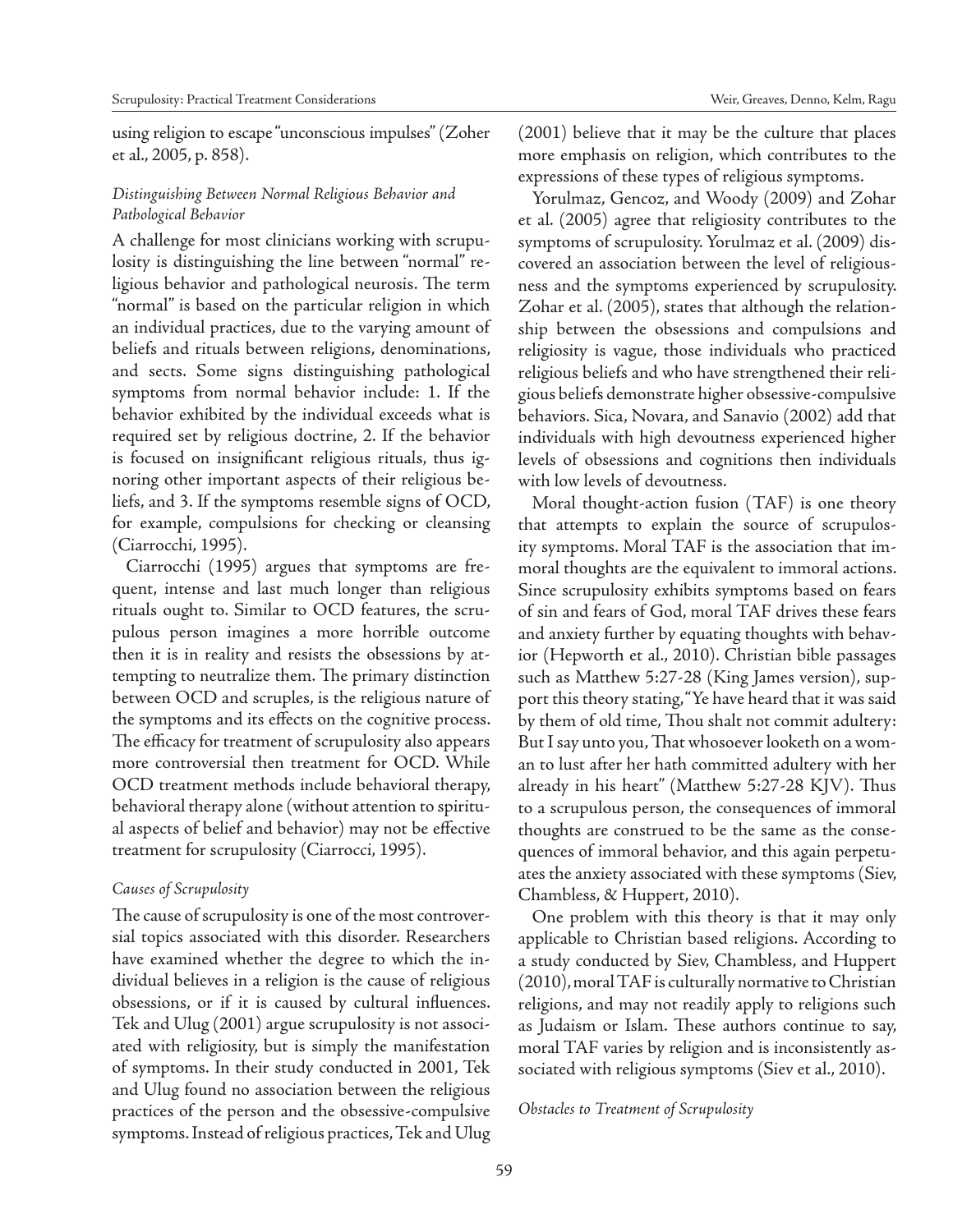Clinicians face several obstacles in identifying and treating patients with scrupulosity. Often, the first contact made by a scrupulous person will be a church leader based on the nature of this disorder (Hepworth et al., 2010). This may be detrimental to the individual, if the church leader is unaware of scrupulosity and fails to refer the church member to a therapist. Another possibility is the clergy member may say something to the scrupulous person to perpetuate the anxiety and fears associated with scrupulosity (Huppert & Siev, 2010).

From the perspective of the scrupulous person, they believe this is a religious issue they are experiencing, not a mental health issue. They also may feel that the therapist does not have sufficient knowledge of their religious beliefs to state whether these behaviors are healthy or if they are obsessions. Scrupulous persons may also feel suspicious of psychotherapists and the mental health field, believing that the therapist is going to try to convert them from their religion (Huppert & Siev, 2010; Hepworth et al., 2010). Due to the fear of being converted from their religious beliefs and their suspicions of the therapist, one study conducted by Greenberg and Shefler (2002) discovered that in general, people with scrupulosity would rather seek medication for the interfering symptoms, than to attempt traditional therapy. Scrupulous people would rather engage in a treatment they believe will not intrude on their religious beliefs and practices (Greenberg & Shefler, 2002).

## *Latter-day Saints and Scrupulosity*

As a religious group and culture, members of the Church of Jesus Christ of Latter-day Saints are not immune from mental health concerns. Despite the research indicating that active, faithful Latter-day Saints (LDS) have significantly lower rates of suicide (Hilton, Fellingham, and Lyon, 2002) and either lower or comparable rates of anxiety, depression, divorce, and other mental illnesses or family problems (Bergin, 1992; Decker & Chatlin, 2000; Judd, 1999), LDS persons may experience mental health concerns like any other group of people. Historically, LDS people were somewhat reticent to seek counseling or therapy for a variety of reasons (Koltko, 1992), however in recent years there has been an increasing openness to seeking treatment for mental health needs. One example of

this increased awareness of mental health issues among the LDS population was the publication of the book *Valley of Sorrow* from an emeritus General Authority on the topic of mental illness in the church (Morrison, 2003). Emerging from this increased awareness and acceptance of treatment for mental health and family problems among LDS people has been a small increase in research on the topic of scrupulosity among church members (Twohig & Crosby, 2010; Dehling, Morrison, & Twohig, 2013). These two studies are the only recent studies that could be found on scrupulosity that specifically focuses on treatment efficacy with LDS populations. Dehling, Morrison, and Twohig (2013) recently published their results from using Acceptance and Commitment Therapy (ACT), which is a form of Cognitive-Behavioral Therapy (CBT), with five LDS people struggling with scrupulosity. Their study indicated that use of ACT helped reduce scrupulous-based compulsions by 74% at posttreatment and 80% at the 3-month follow-up. One of the primary reasons they attributed to the success of ACT with this disorder is that ACT causes the individual in treatment to address the symptoms at the meta-cognitive level, thus helping them break out of the anxiety-provoking thought process loop characteristic of scrupulosity. Dehlin et al. (2013) describe ACT in the following:

ACT for OCD seeks to address the context in which obsessions are experienced through the teaching and practice of such concepts as acceptance of thoughts and feelings, learning to disempower thoughts and feelings by not giving them more significance than they merit, mindfulness, and values-based committed action. These skills are taught through exercises, discus¬sions, and experiential exercises and metaphors in the therapy sessions. Through weekly homework assignments, clients are able to further apply the techniques learned in session to real-life situations and problems. (p. 411)

## **Practical Treatment Considerations**

# *Expanding the Treatment Approach Options for LDS Persons*

The lead author of t this article is currently both an ecclesiastical leader in the church (bishop) and a parttime clinician at LDS Services, in addition to being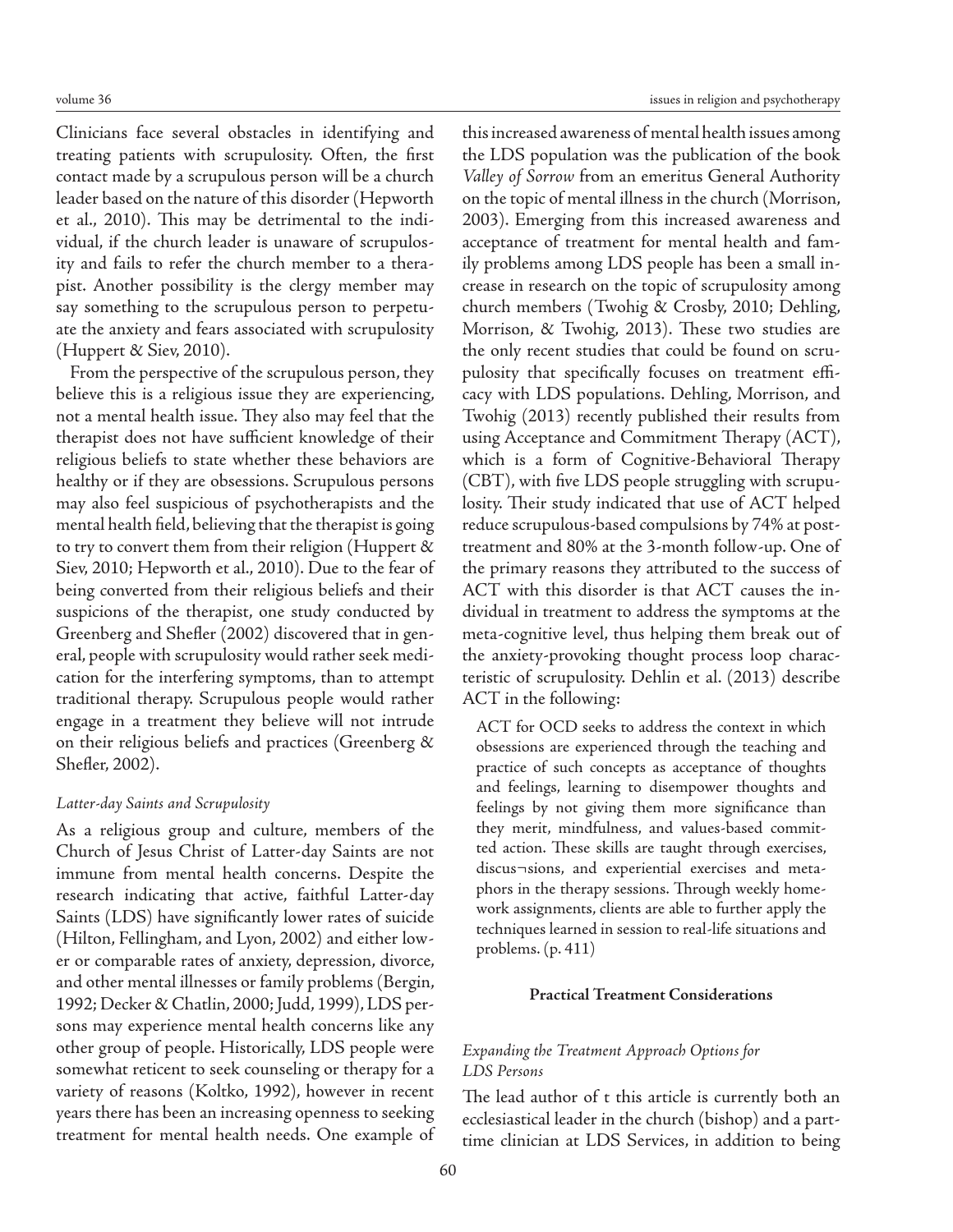a professor of marriage and family therapy. This has granted him a rich opportunity to examine this issue of scrupulosity from both the perspective of a clergyman and a mental health professional. Deriving from these combined experiences, the current treatment approach our team recommends builds upon the previous use of ACT and CBT approaches with individuals suffering from scrupulosity by adding LDSspecific spiritual perspectives, as well. Though Dehlin et al. (2013) recommend avoiding religious content in their use of ACT in order to focus on metacognitive processes, our team's approach sees initial religious and spiritual content discussions in the early phases of treatment as essential for building a therapeutic alliance and establishing a foundation of trust. This may seem counter-intuitive to address spiritual concerns and have doctrinal/spiritual discussions while concomitantly maintaining a goal to help the client engage in a metacognitive break from the religiouslyoriented, anxiety-provoking thought process loop, but experience has shown that such spiritual discussions are a necessary precursor to any progress through other interventions. Without establishing this spiritual foundation, the scrupulous are simply too anxious to pursue the metacognitive work of ACT/CBT approaches. Primarily, this addresses the issue of joining or building a relationship of trust with the client at a spiritual level as well as other dimensions of the therapeutic relationship. Once the client is able to trust that the therapist has expertise in religious/spiritual matters (and some authoritative experience in addressing similarly intertwined religious/mental health concerns as a result of one's church service, experience, and professional training), the client suffering from scrupulosity is generally more open to receiving new ideas and suggestions that may assist them. Once the client and therapist have an established relationship that demonstrates respect for the client's faith and a capacity on the part of the therapist to speak intelligently (if not quasi-authoritatively) on religious matters, then the mental health treatment from a psychotherapeutic perspective can commence.

The following steps outline our basic approach to treating scrupulosity:

- 1. Joining/Building a Relationship of Trust
- 2. Assessment Including the Penn Inventory of Scrupulosity (PIOS)
- 3. Ecclesiastical Consultation
- 4. Diagnosis (Including Client Acceptance of the Diagnosis) and Treatment Plan
- 5. Medication Evaluation Referral
- 6. Spiritual Doctrine Review/Reframes
- 7. Bibliotherapy–Church/Mormon publications; Ciarrocchi (1995) The Doubting Disease; and Schwartz (1996) Brain Lock among Others
- 8. ACT/CBT

# *Joining/Building a Relationship of Trust*

Common factors research (Lambert & Barley, 2001; Sprenkle, 2002; Sprenkle, Davis, & Lebow, 2009) indicates how essential establishing a relationship of trust or "joining" (Minuchin, 1974) is to the success of any therapeutic process. With LDS persons suffering from scrupulosity, establishing a strong clinical working relationship is crucial. Because earlier generations of psychologists and other mental health professionals were skeptical, if not antagonistic, towards religion, people of faith were often wary of receiving therapy. They feared their faith would be ridiculed and were concerned the clinician would seek to dissuade them from being faithful to their religious tenants. For the scrupulous believers, their worldview or perspective is fundamentally religious, therefore any attempts to address their difficulties from a secular approach would be suspicious, at best, and sacrilegious, at worst. So it is essential that in the initial sessions of treatment with a faithful believer suffering with scrupulosity that the therapist be extremely "faith-friendly" and can demonstrate that they understand the client's religious views.

Among the LDS who have a history of persecution in the early foundational periods of the church's rise in the  $19<sup>th</sup>$  century, an "us vs. them" mentality toward "the world" sometimes persists. Thus previous generations of Latter-day Saints were often unwilling to go to a therapist or interpret their problems through a mental health perspective (Kolto, 1992). Although competent therapists, regardless of their religious affiliation, can be helpful in treating LDS OCD sufferers, scrupulosity often requires an LDS therapist—given the high level of religious distrust that a scrupulous client would likely feel towards an non-LDS client—or at least consultation with an LDS therapist on the part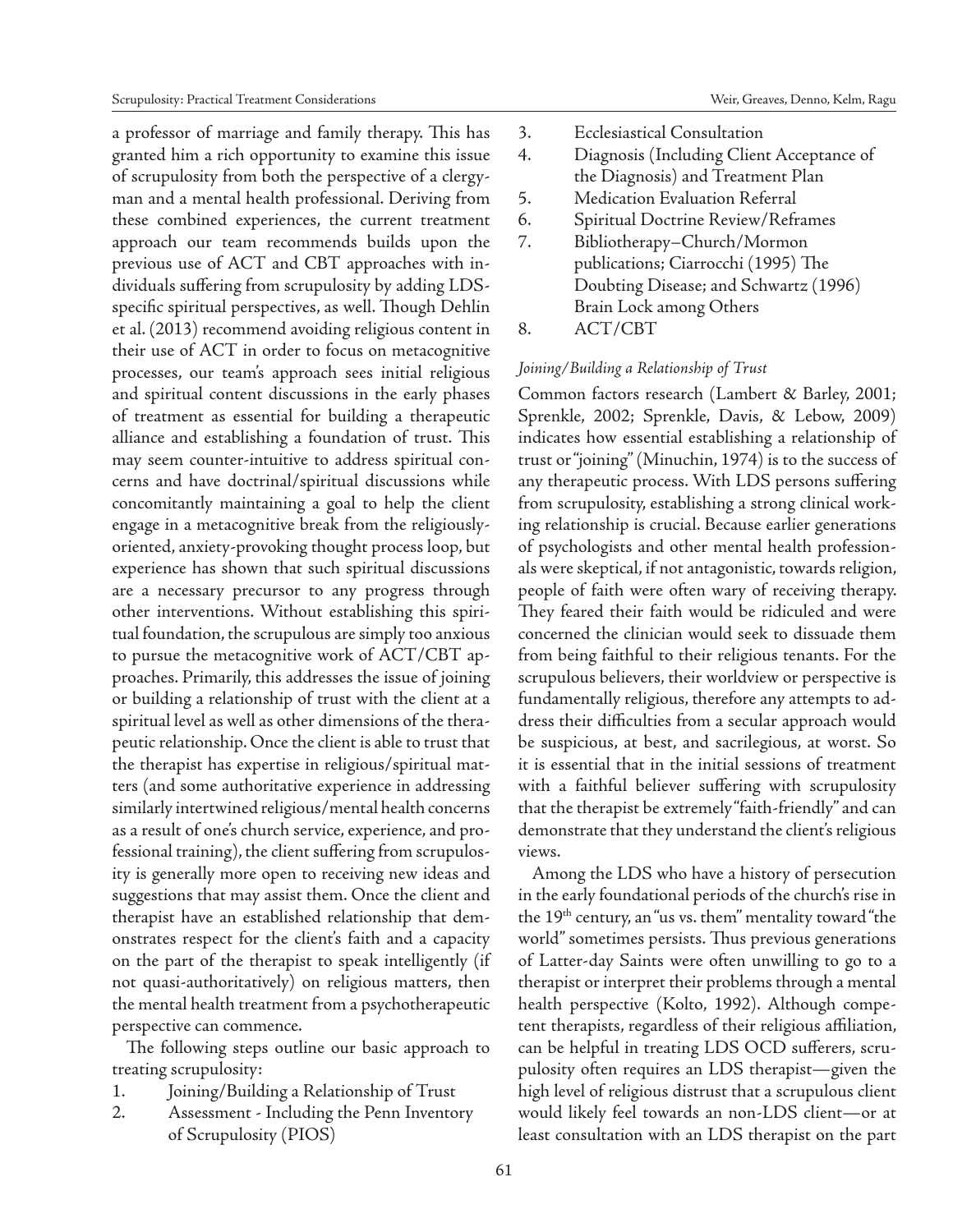of a non-LDS counselor regarding some of the unique nuances of belief in the LDS faith. Additionally, an LDS person with scrupulosity will likely be wary of even an LDS therapist until the therapist has passed some sort of client-imposed "secret test" (Broderick, 1992) that the therapist is "orthodox" or "faithful" as a Latter-day Saint and not a "Jack-Mormon" whose religious opinions are not to be trusted. Thus some limited self-disclosure may be appropriate (for example, as part of introducing myself—the lead author—to a client struggling with scrupulosity, I include my current calling as a bishop $1$  to help ease their concerns about "what kind of Mormon" I am). While this is not necessary with all LDS clients, persons with scrupulosity seem to need that initial assurance they are in "spiritually-safe" hands with their new therapist. Sometimes, as part of their "secret testing" the client will want to discuss doctrine or ask questions about spiritual matters. While the therapist must use one's clinical judgment as to what pieces of information would be useful to explore and which ones are irrelevant tangents, it is important to understand this initial penchant for the scrupulous person to focus on spiritual questions in the early phases of treatment as an attempt to reduce their own anxiety about whether or not they can trust this therapist spiritually, rather than interpreting their questions as the client's incapacity to resist their obsessions and compulsions (as one might conclude if these behaviors continue in the later phases of treatment). Thus joining on a religious and spiritual level is essential at the outset of therapy and ample time (perhaps multiple sessions) should be devoted to this early aspect of therapy. In fact, one of the keys to success we have seen is *patience* in the early phases of treatment. Joining, assessing, consulting, diagnosing, and treatment planning cannot be rushed with the scrupulous client. Their propensity to doubt, obsess, and vacillate (as symptoms of OCD/scrupulosity) determines the necessity of slow, and patient foundation building in these early steps. In supervision, we find that therapists who rush through these early foundational stages have poorer outcomes.

# *Assessment*

In addition to the traditional assessments one might use with cases of anxiety (e.g. Outcome Questionnaire, Beck Anxiety Inventory, the State-Trait Anxiety Inventory, Family Assessment Device, and so forth), when working with cases of scrupulosity, the Penn Inventory of Scrupulosity (PIOS) is a requisite assessment tool. Developed by Abramowitz et al. (2002), this 19 item self-report instrument assesses the level of scrupulosity utilizing a Likert scale from 0-4 with zero representing no scrupulous thoughts or behaviors and four representing constantly experiencing scrupulous thoughts or behaviors. Six of the 19 items pertain to "Fears of God" and thirteen items pertain to "Fears of Sin" (Olatunji et al., 2007). Examples of questions in the PIOS include: "Item 1. I worry that I might have dishonest thoughts, Item 2. I fear that I might be an evil person, Item 3. I fear I will act immorally, Item 4. I feel urges to confess sins over and over again, Item 15. I worry I will never have a good relationship with God, Item 16. I feel guilty about immoral thoughts I have had, and Item 17. I worry that God is upset with me" (see Abramowitz et al., 2002). The PIOS has been shown to have high levels of validity and reliability (see Abramowitz et al., 2002; Olatunji et al., 2007).

## *Ecclesiastical Consultation*

Obtaining a release of information for purposes of co-consultation with the LDS person's bishop, branch president, stake president, mission president, or other appropriate priesthood leader is essential. Latter-day Saints have an ecclesiastical structure that emphasizes priesthood keys and specific responsibilities pertaining to revelation, counsel, and accountability for ward members under the priesthood leader's stewardship. Therefore, consulting with the scrupulous client's proper priesthood leader can be a source of reassurance for the client that the therapist is not providing counseling along a course that significantly differs from their priesthood leader. The practice of coconsultation by LDS Family Services and other LDS therapists with priesthood leaders consistently conforms to ethical and legal requirements (e.g. consistently obtaining signed written releases of confidential information from the client prior to co-consultation), and is sound clinical practice that significantly aids the client's treatment prognosis.

<sup>1.</sup> I often have to ensure throughout the course of treatment that the client realizes I am not their bishop and that they must address any confessions or authoritative, ecclesiastical-requiring concerns with their bishop who holds the keys of stewardship for them.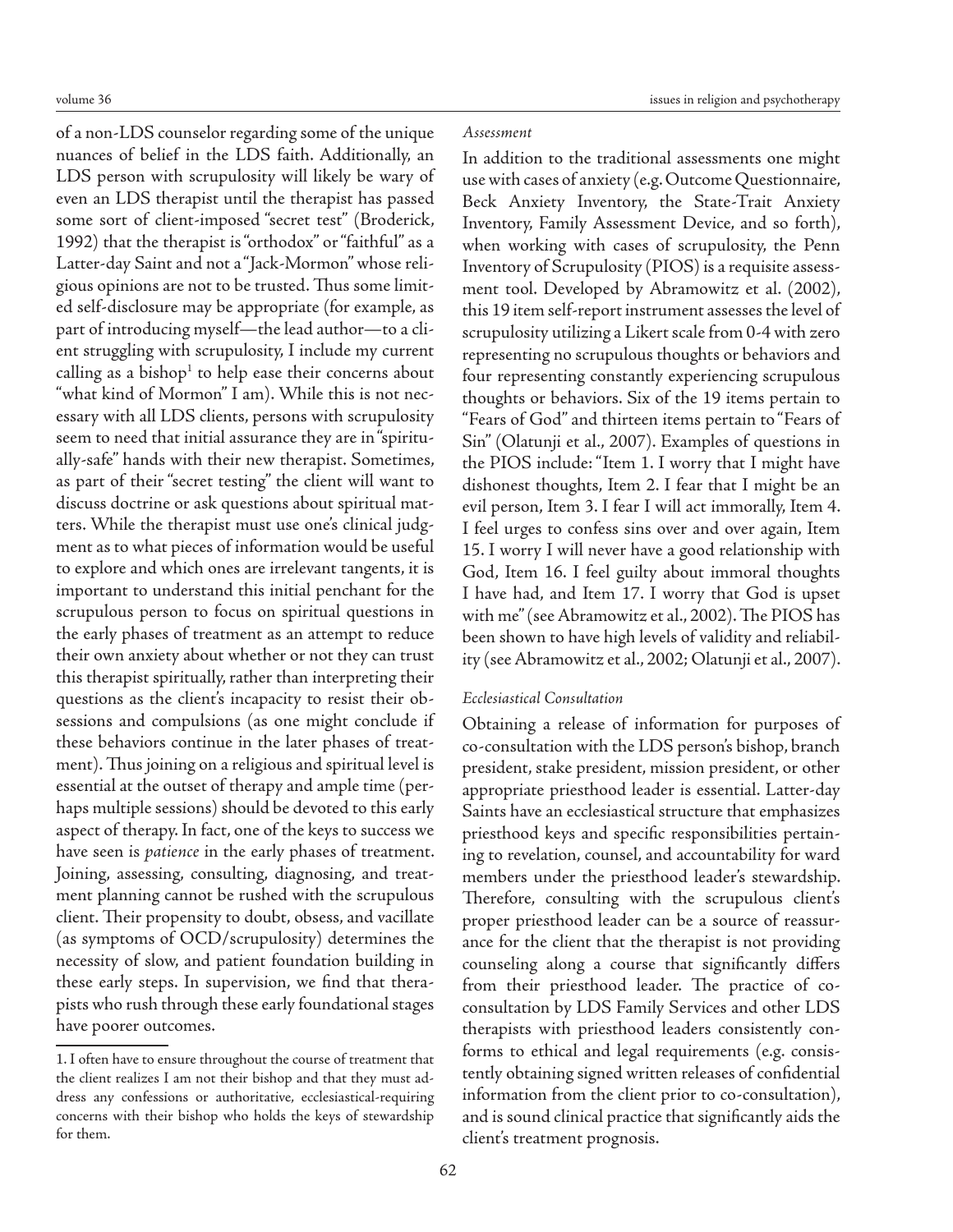Ecclesiastical consultations have demonstrable value in our experience with scrupulous clients. In some cases, educating priesthood leaders (who serve as clergy from the laity and often do not have formal training in counseling or therapy) about mental illness, OCD in general, and scrupulosity in particular, is the first step. Such priesthood leaders may not understand why a member of their congregation is constantly confessing sins they have already addressed previously or just cannot seem to stop focusing on praying "just right." Explaining scrupulosity gives content and context to the priesthood leader so they can lovingly and compassionately counsel the scrupulous person.

Ecclesiastical consultations also serve the valuable purpose of lending credibility or authority to the therapist in the eyes of the client. If the scrupulous person places a high value on doing what is right in the sight of God (often as interpreted by the priesthood leader's perspective in whom the LDS scrupulous person likely has high confidence), then having the therapist and the priesthood leader on the "same page" regarding treatment lends some borrowed trust and credibility from the priesthood leader to the therapist. Essentially, if the therapist can demonstrate that the bishop and the therapist are in agreement, then client compliance on the part of the LDS scrupulous person increases significantly.

# *Diagnosis (Including Client Acceptance of the Diagnosis) and Treatment Planning*

Once the assessments and clinical judgment of the therapist lead him or her to suspect a diagnosis of OCD/scrupulosity, the therapist should work in concert with the client to mutually agree upon the scrupulosity diagnosis. It is crucial to remember that the client will likely have an oscillating waxing and waning in their confidence in the diagnosis of scrupulosity. They have usually interpreted their struggles as *primarily* religiously-based for several years, so accepting a new perspective of their trials and tribulations pertaining to their symptoms as being primarily a mentally-health-based issue with religious nuances will take some time to assimilate and adapt to in their thought process and emotional capacity to accept this shift. Thus their ebb and flow of acceptance and nonacceptance of the diagnosis is understandable and predictable. Given that scrupulosity is often termed "the

doubting disease" it is no wonder that doubts about the "correctness" of the diagnosis will also ensue. This undulation between acceptance and non-acceptance of the diagnosis is symptomatic of their overall undulating "ups-and-downs," "back-and-forth" of their anxieties and thought processes in their lives. Both the scripture 1 Kings 18: 21 "How long halt ye between two opinions?" and chapter 8 of C.S. Lewis's (1942/2001) *The Screwtape Letters,* which explains why the up and down undulation pattern in life is normal and common to all (as well as a valuable, purposeful tool God uses in our lives to develop us) can be very helpful at this stage of treatment.

As their confidence, acceptance, and ownership of the diagnosis of scrupulosity is strengthened and emboldened, the therapist then proceeds to develop a mutually agreed upon treatment plan involving medication evaluation, spiritual discussions/reframes, bibliotherapy, CBT, and ACT.

# *Medication Evaluation Referral*

Referral to a competent medical physician (preferably a psychiatrist) for medication evaluation and possible prescription is another key element to treatment success. Research (Bloch et al., 2010; Shin et al., 2014) has shown that anti-depressant medications in the classification of Selective Serotonin Reuptake Inhibitors (SSRIs) generally have positive outcome results for improving the health and functioning of people suffering from OCD. Should a physician choose to prescribe a medication, the therapist's role most often involves medication compliance review.

## *Spiritual Doctrine Review/Reframes*

Therapists must address the spiritual and doctrinal content of the client's concerns and help reframe them to a more positive and helpful perspective. The client's anxiety-based perspective of God may tend to overemphasize fear, strict obedience, vengefulness, and austerity. They may have blasphemous thoughts, inadequate perspectives about sin and righteousness, or feelings and compulsions towards apologizing or confessing sins that were not really sins in the first place (or will not believe they have been forgiven of legitimate sins for which they have truly, fully repented). Additionally, their religiously-oriented obsessions and compulsions may be compounded by other forms of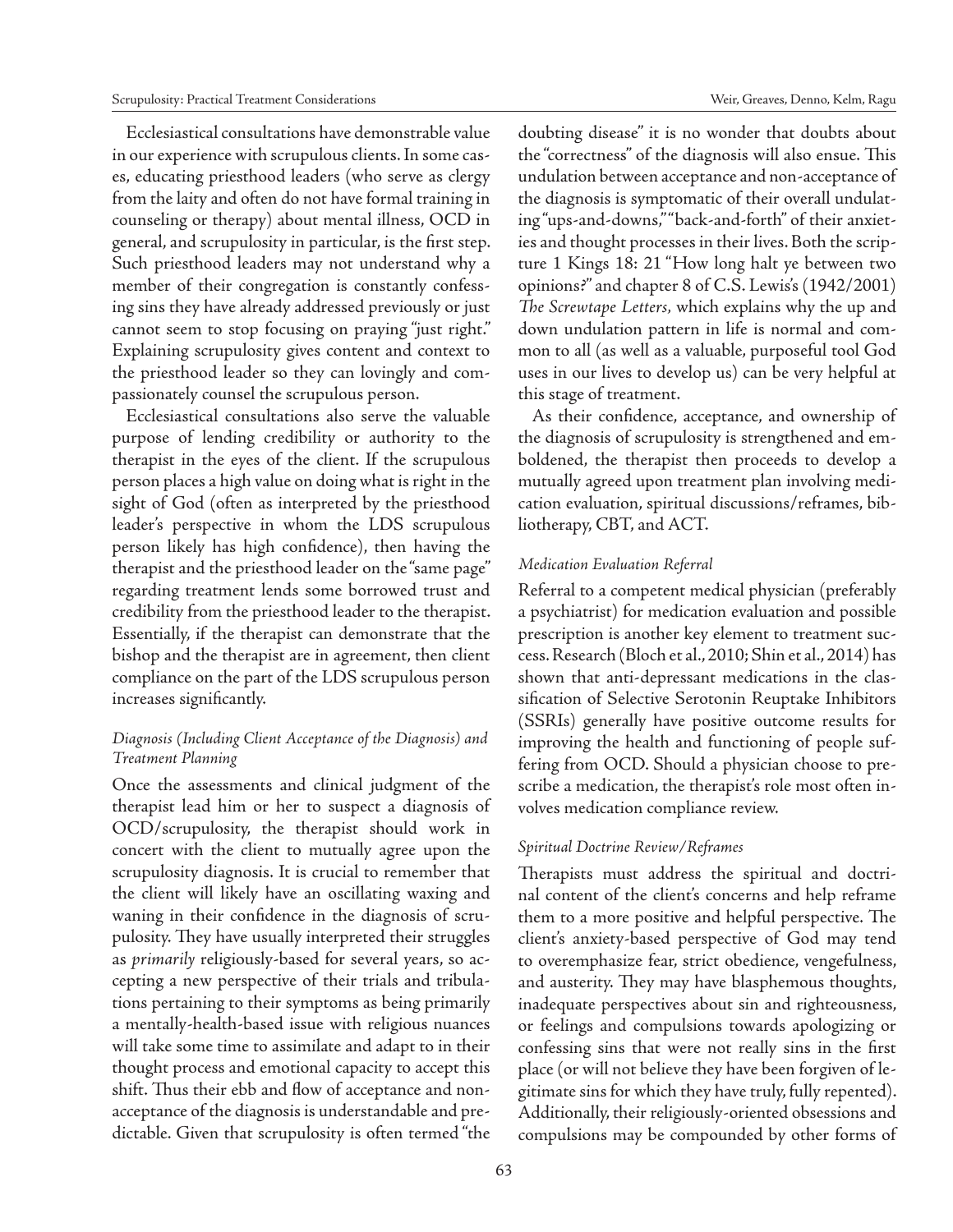OCD behaviors, including excessive washing, compulsive gambling, compulsive pornography usage and masturbation, hoarding, or other similar, common compulsive behaviors. Addressing some of the spiritual aspects and reframing/cognitive restructuring along the lines of religious perspectives, may reduce anxiety sufficiently that other treatments may begin to be tried for those associated problems.

In terms of reframing doctrinal understandings while counseling LDS persons with scrupulosity, it has been helpful to emphasize the role of pre-mortal creation and the organization of intelligences into spirit sons and daughters of a loving Heavenly Father who saw value in these unique intelligence and chose to create them into His children. Further, we emphasize that God nurtured, tutored, and developed all of us in the pre-mortal realms. A quote from Pres. George Q. Cannon describing us pre-mortally enjoying God's "presence and His smiles" (see Pace, 2005) is emphasized to reframe God as a loving, smiling God who cares about us individually and is easily pleased with us. Reframing the spiritual perspective from what could best be described in the classic sermon of Jonathan Edwards' (1741) *Sinners in the Hands of an Angry God* (which the person suffering from scrupulosity probably obsesses over and personalizes) to a more loving, benevolent, and merciful Deity as taught in the LDS theology and tradition is thus conceptually linked with "correcting false doctrine" and therefore the scrupulous person is caught in a bind where to continue their unhealthy, self-prosecutorial perspective would be to continue down a path that contains the errors of the Apostasy era. This strategic juxtaposition is a catalyst for their openness to accept more positive and healthy reframes of God and themselves.

Often clients are projecting flaws and problems they experienced with their mortal parents onto God. Vitz's (2000) work regarding the psychology of atheism and faith in God as being linked with one's early childhood experiences with earthly parents is helpful to further counter oppressive notions of a God who carries the capriciousness, austerity, and judgmentalism that may have existed in the client's earthly parentage. In exploring the client's family of origin, we seek to separate their feelings about their parents from their perspective on God. We seek to help them come to see and know God and His love through a clear

lens rather than through the cloudy and dark lens that comes from projecting one's earthly parents' characteristics onto Heavenly Father. Once the client is in this position of accepting a more loving and tender view of God (and a Being who desires a compassionate and understanding relationship with the client), further scriptural and doctrinal evidence can be given adding "line upon line, precept upon precept" depending upon the level of resistance the client raises to such doctrinal reframes. Typical examples of scriptures about both God's loving nature and our non-anxious emotional state He seeks from us that are commonly used would be:

- D&C 18:10—"Remember the worth of souls is great in the sight of God;" (emphasis added)
- D&C 112:4—"Let thy heart be of good cheer before my face;"
- D&C 6:36—"Look unto me in every thought; doubt not, fear not."
- Philippians 4:6–7—"Be careful for nothing; but in every thing by prayer and supplication with thanksgiving let your requests be made known unto God. And the peace of God, which passeth all understanding, shall keep your hearts and minds through Christ Jesus." (Also, the footnote in reference to "careful" states that the Greek translation of the phrase suggests "Don't be unduly concerned about anything."
- Jeremiah 29:11–14—"For I know the thoughts that I think toward you, saith the Lord, thoughts of peace, and not of evil, to give you an expected end. Then shall ye call upon me, and ye shall go and pray unto me, and I will hearken unto you. And ye shall seek me, and find me, when ye shall search for me with all your heart. And I will be found of you, saith the Lord."

## *Bibliotherapy*

Clients with scrupulosity are given certain readings to reinforce these new spiritual concepts about a loving God who delights in His children and wants them to have self-worth as He sees worth in them. Elder Glenn L. Pace's "Confidence and Self-Worth" (Ensign, Jan. 2005, p. 32) article is a typical starting reading assignment. Much of the client's scrupulous anxiety stems from their feelings of low self-worth before God. Thus building of self-esteem and confidence is valuable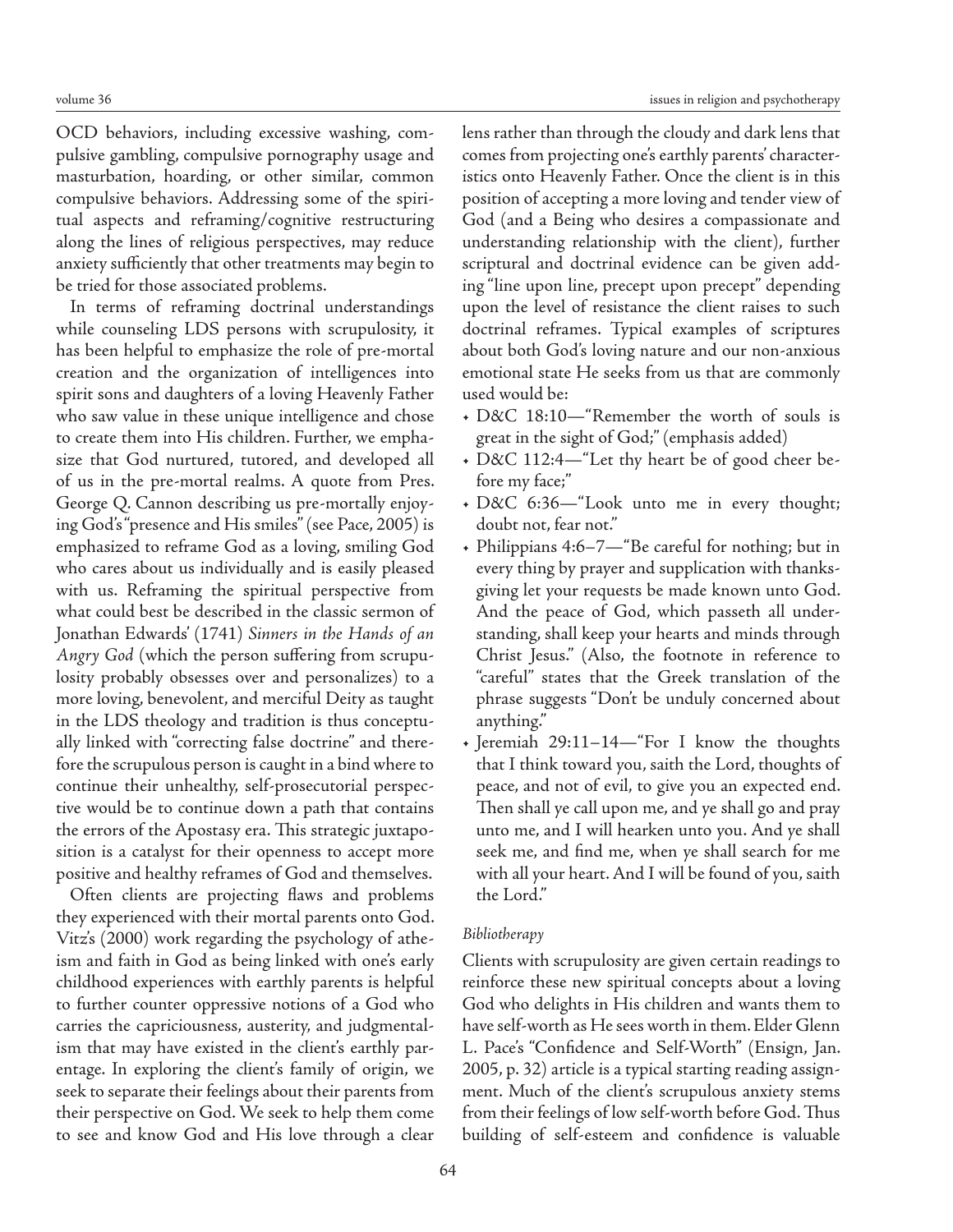toward reducing this anxiety that underlies scrupulosity. Using authoritative sources (e.g. scriptures, general conference talks from General Authorities, and publications from Church Magazines) helps aid the process because the scrupulous individual finds these sources credible.

From both an ecclesiastical and a professional position, the lead author generally asks the LDS scrupulous individual who is seeking repentance (in an ecclesiastical role) or help (in a professional role) to read other church-related material that will not exacerbate their condition and will reinforce the new positive spiritual paradigm about a loving God and their personal worth that we are attempting to build. Books such as Wilcox's (2009) *The Continuous Atonement*  or Robinson's (1992) *Believing Christ* are extremely useful and powerful with the scrupulous or otherwise discouraged saints. While an impressive and powerful work regarding repentance and forgiveness, Pres. Spencer W. Kimball's (1969) **The Miracle of Forgiveness** (particularly his early chapters) tends to induce greater guilt and therefore is not normally recommended to the scrupulous persons who already have excessive and inordinate spiritual guilt. Such a reading assignment is used for people who are far too comfortable in their sins and need the motivating warning of repentance found in Kimball's (1969) classic work. But the scrupulous are almost always motivated to repent—often they seek repentance when they have not actually sinned. So prescribing such a reading assignment is contraindicated in this instance.

Once the emerging new (more positive, tender, loving, and accepting) spiritual paradigm begins to be tentatively accepted, we will begin to assign some readings specific to OCD and scrupulosity. Two essential books in this regard are Ciarrocchi's (1995) *The Doubting Disease* and Schwartz's (1996) *Brain Lock.*

Ciarrocchi's (1995) is a unique work from the perspective of both an associate professor of pastoral counseling in the Catholic tradition and a clinical psychologist. His very readable text carefully reviews both historical and contemporary examples of scrupulosity, discusses the philosophical and theological teachings of the centuries of religious thought concerning the subject, and then outlines a treatment plan of CBT interventions coupled with religious perspectives that he finds useful in his work. His descriptions of both OCD/scrupulous behavior and of the intricate moral reasoning used in religious writings and teachings over the Christian Era centuries is exceptionally well done. Clients find that this normalizes their experiences to a degree. They also find hope in the understanding that treatment, though new and emerging for scrupulosity, is available and generally effective.

In Schwartz's (1996) book *Brain Lock* and Schwartz and Gladding's (2011) *You Are Not Your Brain,* this leading research psychiatrist on neuroplasticity offers a four-step process for the OCD/scrupulous person to use in response to their obsessions and compulsions: 1. Relabel, 2. Reattribute, 3. Refocus, and 4. Revalue. These steps introduce some of the concepts of cognitive and behavioral restructuring we do with clients in the ACT/CBT phase of treatment.

In one rare instance, a television show, *Monk* (Breckman et al, 2004), was recommended to a client struggling with OCD/scrupulosity. In fact the mother (who was the primary client) and her two sons—literally half of the family—all suffered from this mental illness. They were very unfamiliar with OCD and the mother, in particular, was resistant to any consideration of medications. Sensing their need for some visual understanding of the OCD illness (though admittedly in an extreme format to create humor for the show), I (the lead author) recommended they watch the show *Monk.* I particularly hoped they would see that although the main character (Mr. Monk) suffered with OCD, the illness was actually a unique part of him that made him so good at what he does. Rather than portraying someone with mental illness pejoratively, the show highlighted his positive qualities during his struggle with OCD. I also wanted the family to enjoy some clean humor together that might allow for some of the tension in their relationships to be diffused. After watching the show for a number of weeks, the mother came to a session, thanked me for introducing the show to her family, talked about how much it helped them, and discussed an episode where Mr. Monk had tried an experimental medication and it completely relaxed him to the point of totally changing his behavior in very uncharacteristic ways. Though she knew such a television portrayal was an exaggeration, it helped her ponder over her own situation and she determined she was finally ready to try medications. Eventually, through medication and counseling,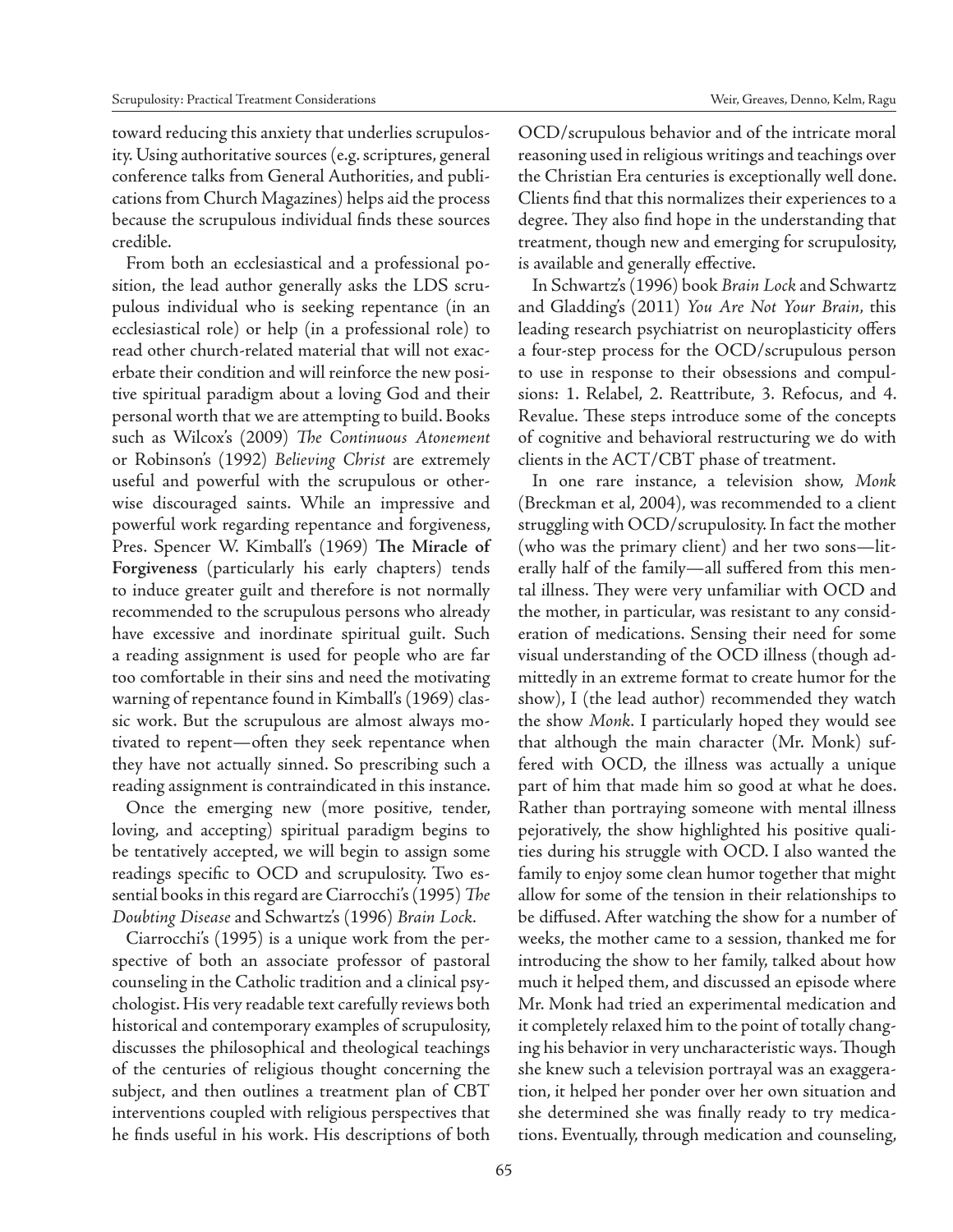her two sons were able to improve to the point of being able to accept missionary calls and faithfully serve in the mission field. The mother also improved significantly with treatment.

Such exposure to new ideas and possibilities to a person previously lacking of hope can be powerful. Through articles, books, and even television or films, persons struggling with scrupulosity can begin to accept new perspectives that are more positive and healthy.

# *Cognitive-Behavioral Therapy/Acceptance and Commitment Therapy*

Bibliotherapy can be a starting point for treatment sessions. Clients who engage in such readings are given a basic framework of new language and novel ideas to talk about their experiences. This quickly enables the ACT/CBT work to begin in earnest.

Building upon Schwartz's (1996) four-step model, clients are encouraged to discuss their specific scrupulous obsessions and compulsions and then the therapist and client can explore how to relabel, reattribute, refocus, and revalue them.

Helping the client to recognize and relabel the unwanted thoughts, urges, and behaviors as obsessions and compulsions rather than some type of spiritual impression that something is amiss in their life is particularly difficult in a religious culture that consistently emphasizes heeding spiritual promptings as revelation from God. It takes considerable practice and life experience for the average LDS person to distinguish between an actual spiritual prompting, inspiration, or revelation from Heaven and a random thought, emotional impulse, or affective experience common to our mortal experience. But consistent familiarity with legitimate spiritual experiences does bring into one's life a refinement of discernment and a heightened capacity to differentiate between inspiration and emotion. The LDS person with scrupulosity, however, has experiences with religion and spirituality that have further intertwined complex emotional issues with spiritual ones to the point where their ability to judge between the two is severely impaired. It is true they may have heightened anxiety and sensitivity about religious matters and dilemmas of right and wrong, but that does not necessarily equate to greater discernment and clarity about distinguishing between

the emotional and spiritual feelings. In fact, the opposite is usually the case. They have so blended their affective issues with spiritual ones that their capacity to differentiate is greatly impaired. Relabeling the unwanted thoughts, urges, and behaviors as OCD rather than revelation actually begins to help them differentiate between the two and actually frees them up to have quite different, legitimate spiritual experiences that are affirming of them and positive. It is the first step to being free to truly come to know God as He really is and establishing a healthy, loving relationship with Him without the murky lens of anxiety impeding. In relabeling, clients are encouraged to identify their false brain messages for what they really are: obsessions and compulsions—not spiritual promptings or warnings that they have sinned or might sin. Identifying their inner emotional experience as their own mental processes frees them to truly experience spiritual experiences later on that are genuine. Relabeling begins the metacognitive process of standing objective to one's self and watch or view one's thoughts and actions from a position of mindful awareness. Schwartz (1996) cites Adam Smith's concept of the "impartial and wellinformed spectator" to describe standing "meta" to one's self. This strengthens the LDS scrupulous person's capacity to build healthy discernment. This step often requires patient and persistent practice on the part of the client. Techniques involved with relabeling and expanding the client's metacognitive capacity might include journaling, telling one's obsessions to a tape recorder in the most extreme fashion (e.g. fear of germs—imagine falling in mud) and playing it over and over to the point of boredom, or engaging in useful activity (because passivity is a key component of OCD continuing to plague the individual).

Reattributing these obsessions and compulsions to one's OCD/scrupulosity is the next crucial step. Clients are taught to say to themselves, "It's not me, it's my brain" or "It's not sin, it's my scrupulosity" or other similar refrains. Helping the client attribute their problem to something that is totally "in their head"—a mental process that is a false alarm rather than something to pay attention to—is the goal. Encouraging the client to consider the metaphor that their brain is simply "stuck in gear" and needs some action to get it unstuck helps them prepare to take that necessary action (step 3—refocus) and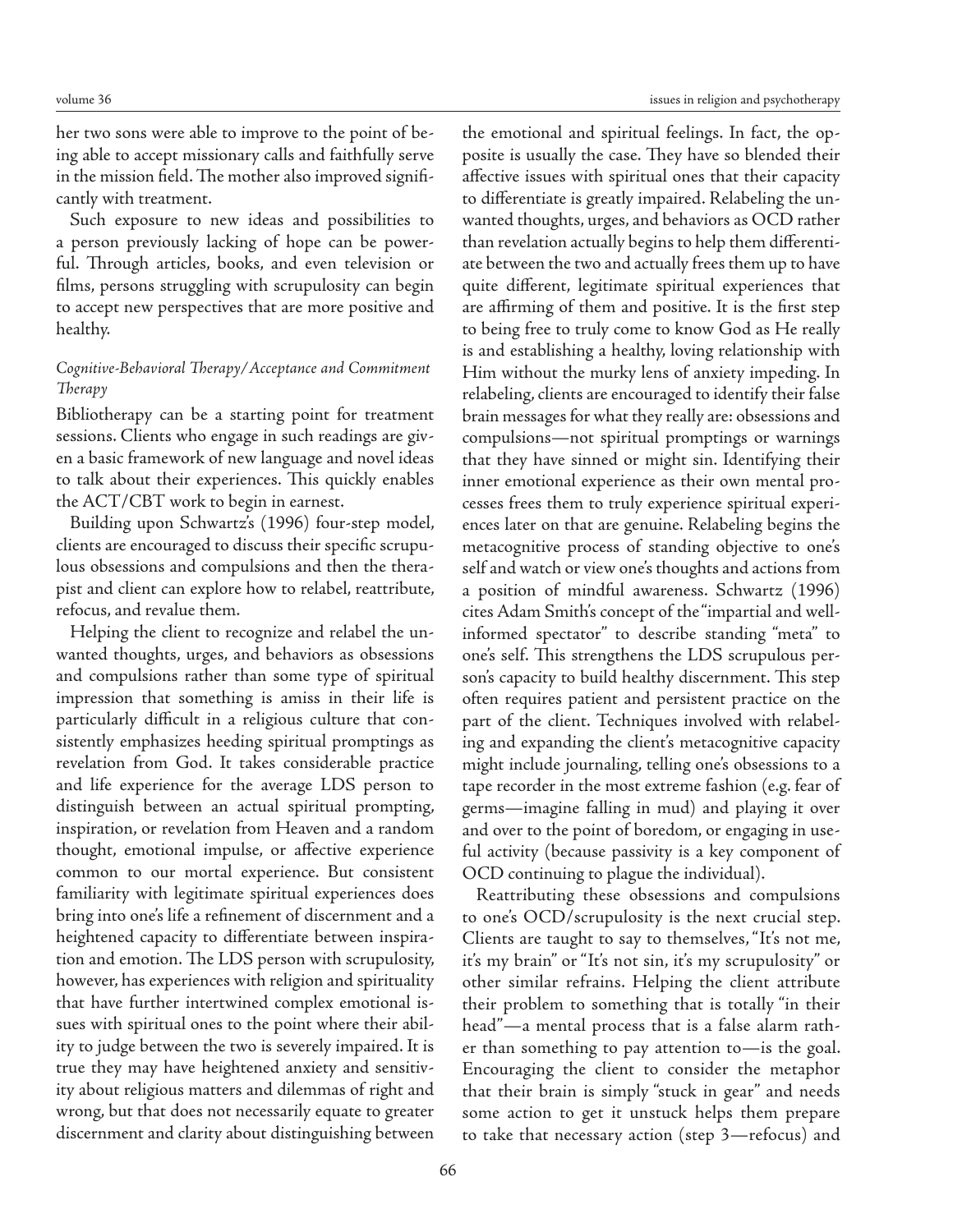eventually dismiss the urge as undeserving of their attention and interest (step 4 —revalue).

Refocusing is the key to helping the client move forward. Just as faith is a "principle of action and power" (*Lectures on Faith* 1:10–13) that affects "both physical and mental" exertions (verse 10), refocusing toward wholesome activities and thoughts unrelated to the obsessions and compulsions takes faith on the part of the scrupulous and will bring the benefits of peace and clarity. As the LDS person with scrupulosity engages in other thoughts and actions and ignores the scrupulous urges, even for as short a period of time as ten to fifteen minutes, they become empowered and become better able to differentiate reality from obsession. Much like the native American story of a boy with two wolves in his heart—a good wolf and a bad wolf —who is taught that whichever wolf will eventually win depends on which wolf the boy chooses to feed, persons struggling with scrupulosity are faced with having to choose to feed one perspective or another. As they erode the OCD based paradigm of obsessions and compulsions, they must "starve" their obsessions and compulsions by "feeding" the thoughts and actions that are healthy. Refocusing gives the client the tools to choose to focus on healthy thoughts and actions.

Revaluing is the final step in Schwartz's (1996) model, and is, in essence, the result of persistent and diligent application of the first three steps. By relabeling, reattributing, and refocusing, the client comes to see the obsessions and compulsions for what they really are—false, deceptive brain messages that are of no value or worth. This enables the client to dismiss them. The unwanted thoughts and behavioral urges will likely continue to come, but the client will be able to quickly dismiss them as of no worth or value over time with consistent effort.

Adding to Schwartz's (1996; Schwartz & Gladding, 2011) model, Ciarrocchi's (1995) approach adds the importance of keeping a record or journal of daily dysfunctional thoughts, feelings, and behaviors along with the power of exposure and response prevention therapy. For example, one client, a young college age man, was consistently ten to fifteen minutes late to sessions. When asked why this was happening, he admitted he was trying to get his prayers "just right" and then that would delay his preparation and travel time. In fact, he had daily struggles with excessive praying as well as daily fears that when he noticed a pretty girl at work he was "lusting" after her. His prayers often involved repenting for looking at her and thinking she was attractive. We explored places in the scriptures where prophets had prayed in a manner that does not fit with the modern LDS format of beginning prayers by addressing Heavenly Father and ending in the name of Christ (e.g., in Alma 31:26 the prophet Alma begins his prayer, "O, how long O Lord . . ." and the ending of his prayer in verse 35 does not even include an "amen"). The client was asked if he felt God had heard and accepted Alma's prayer even though it did not follow the formulaic model of prayer that he (the client) is seeking to rigidly follow. He was then asked to follow the counsel in Philippians 4:6–7 and make his simple, heartfelt prayers of thanksgiving and requests be made "known unto God" in whatever inarticulate manner they may be and then resist the temptation to pray again and again with the promise that if he did so he would find the "peace which passeth all understanding." He might not know or understand why such imperfect prayers work, but he would find peace and the knowledge that they are indeed heard and answered. This exposure to the thing he feared the most coupled with the response prevention of not allowing himself to pray repeatedly was exceptionally helpful to him. Regarding the "repentance" for noticing a pretty girl at work, we carefully discussed the distinction between righteously noticing attractiveness in a potential romantic interest and "mentally undressing" and imagining specific sexual actions with a person. He was encouraged that he was already resisting temptations of lust by avoiding pornography and averting his eyes when scantily clad women were portrayed on television, films, or magazine covers, and so he was to be commended for his efforts to be pure. But in avoiding the righteous attractiveness of a potential dating companion, he was "looking beyond the mark" (see Jacob 4:14) and taking a good thing too far. In modern terms, he was allowing a "strength" to become his "downfall" (Oaks, 1994). He was encouraged to take action and talk to her to develop a friendship. In time, he was encouraged to ask her out on a date. This exposure to the very thing he was afraid of was very helpful because he had to take action and dismiss his former perceptions that held him bound.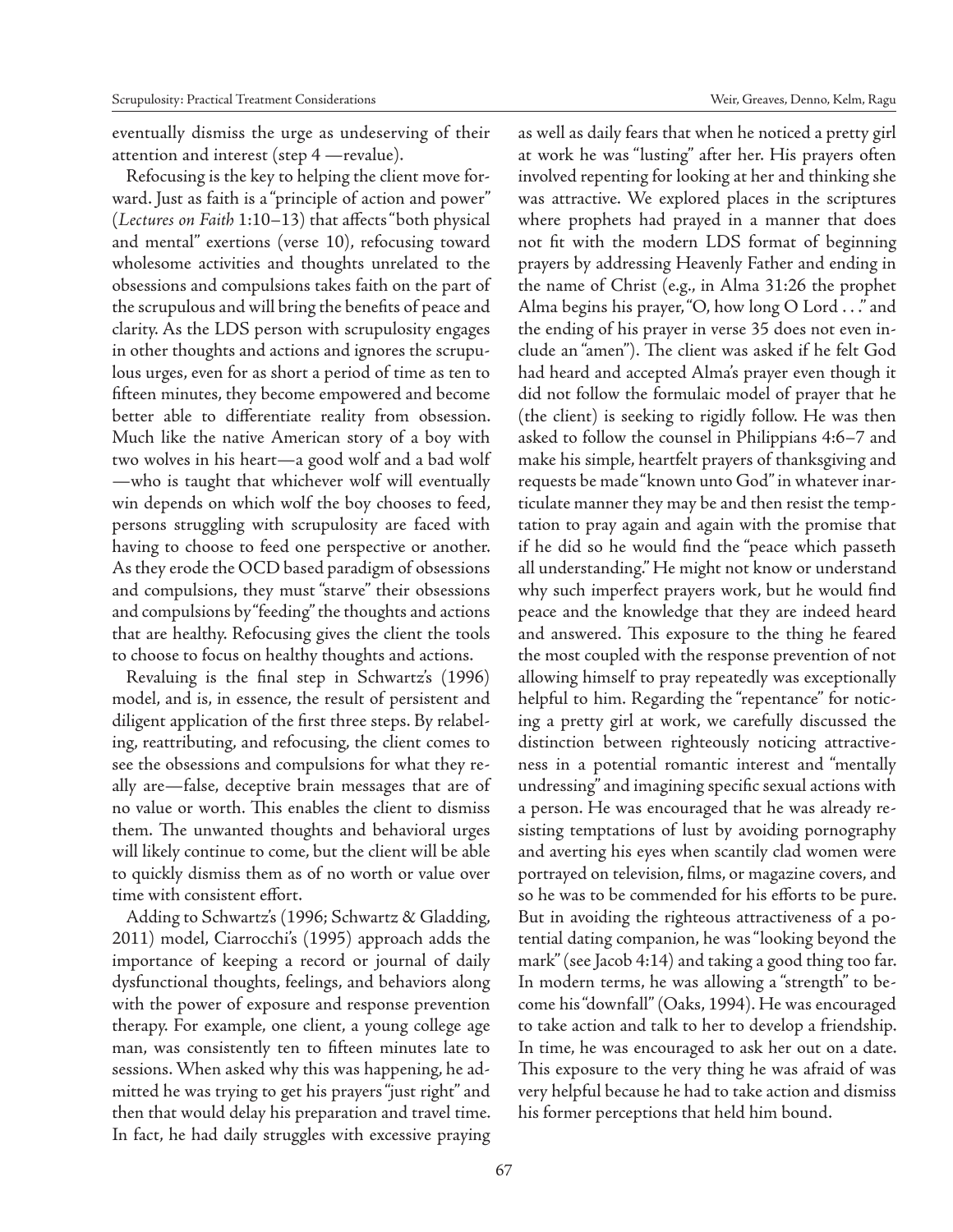Lastly, from Dehlin et al. (2013) we suggest specific, weekly, active homework assignments idiosyncratic to the clients particular concerns. Getting the client to "stay busy" (Schwartz, 1996) and avoid passivity is essential. Whether it is physical exercise, socializing, attending church social events, or engaging in some other meaningful labor or effort, active homework assignments help them to consistently and repetitively refocus and revalue.

#### **Conclusion**

LDS persons with scrupulosity experience a great deal of suffering. Fortunately, emerging treatment trends show great promise. The model described in this article builds on the recent trends in ACT/CBT treatment for OCD, but adds several practical treatment considerations. A careful and patient emphasis on joining, assessment, ecclesiastical consultation, diagnosis and treatment planning, medication evaluation, spiritual and doctrinal reframes, bibliotherapy, and ACT/CBT can yield positive clinical outcomes.

## **References**

- Abramowitz, J. S., D Huppert, J., Cohen, A. B., Tolin, D. F., & Cahill, S. P. (2002). Religious obsessions and compulsions in a non-clinical sample: The Penn Inventory of Scrupulosity (PIOS). *Behaviour research and therapy, 40*(7), 825–838.
- Abramowitz, J. S., Deacon, B. J., Woods, C. M., & Tolin, D. F. (2004). Association between Protestant religiosity and obsessive–compulsive symptoms and cognitions. *Depression and anxiety, 20*(2), 70–76.
- Bergin, A.E. (1992). Mental Health. *Encyclopedia of Mormonism,* MacMillian Publishers.
- Bloch, M. H., McGuire, J. J., Landeros-Weisenberger1, A. A., Leckman, J. F., & Pittenger, C. C. (2010). Meta-analysis of the dose-response relationship of SSRI in obsessive-compulsive disorder. *Molecular Psychiatry, 15*(8), 850–855.
- Breckman, A., Scharpling, T., Sklar, C. (Writers) & Zisk, R. (Director) (2004 – Aug. 20) Mr. Monk takes his medicine (Season 3, Episode 9) [Television series episode]. In A. Breckman (Executive Producer), *Monk,* New York, NY: USA Network.
- Broderick, C.B. (1992). Marriage and the family, 4<sup>th</sup> ed. Englewood Cliffs, NJ: Prentice Hall.
- Cefalu, P. (2010). The Doubting Disease: Religious Scrupulosity and Obsessive-Compulsive Disorder in Historical Context.

*Journal of Medical Humanities, 31*(2), 111–125.

- Ciarrocchi, J. W. (1995). *The Doubting Disease: Help for Scrupulosity and Religious Compulsions.* Mahwah, NJ: Paulist Press.
- Dehlin, J. P., Morrison, K. L., & Twohig, M. P. (2013). Acceptance and commitment therapy as a treatment for scrupulosity in obsessive compulsive disorder. *Behavior Modification, 37*(3), 409–430.
- Edwards, J. (1741). *Sinners in the hands of an angry God.* (Retrieved from http://edwards.yale.edu/research/majorworks/sinners-in-the-hands-of-an-angry-god, 9-23-13).
- Greenberg, D., & Shefler, G. (2002). Obsessive compulsive disorder in ultra orthodox Jewish patients: A comparison of religious and non religious symptoms. *Psychology and Psychotherapy: Theory, Research and Practice, 75*(2), 123–130.
- Hepworth, M., Simonds, L. M., & Marsh, R. (2010). Catholic priests' conceptualisation of scrupulosity: a grounded theory analysis. *Mental Health, Religion & Culture, 13*(1), 1–16.
- Huppert, J. D., & Siev, J. (2010). Treating scrupulosity in religious individuals using cognitive-behavioral therapy. *Cognitive and Behavioral Practice, 17*(4), 382–392.
- Koltko, M.E (1992). Latter-day myths about counseling and psychotherapy. *Dialogue, 25*(4), 32–43.
- Kimball, S.W. (1969). *The miracle of forgiveness.* Salt Lake City, UT: Bookcraft.
- Lambert, M. J., & Barley, D. E. (2001). Research summary on the therapeutic relationship and psychotherapy outcome. *Psychotherapy: Theory, Research, Practice, Training, 38*(4), 357–361.
- Lewis, C.S. (1942/2001). *The Screwtape Letters.* San Fransisco, CA: HarperCollins.
- Minuchin, S. (1974). *Families & family therapy.* Cambridge, MA: Harvard University Press.
- Nelson, E. A., Abramowitz, J. S., Whiteside, S. P., & Deacon, B. J. (2006). Scrupulosity in patients with obsessive-compulsive disorder: Relationship to clinical and cognitive phenomena. *Journal of anxiety disorders, 20*(8), 1071–1086.
- Oaks, D.H. (1994–Oct.) Our strengths can become our downfall. *Ensign, 24*(10), 11–19.
- Olatunji, B. O., Abramowitz, J. S., Williams, N. L., Connolly, K. M., & Lohr, J. M. (2007). Scrupulosity and obsessive-compulsive symptoms: Confirmatory factor analysis and validity of the Penn Inventory of Scrupulosity. *Journal Of Anxiety Disorders, 21*(6), 771–787.
- Pace, G.L. (2005–Jan.). Confidence and self-worth. *Ensign, 35*(1), 32–35.
- Robinson, S.E. (1992) *Believing Christ: The parable of the bicycle and other good news.* Salt Lake City, UT: Deseret Book.